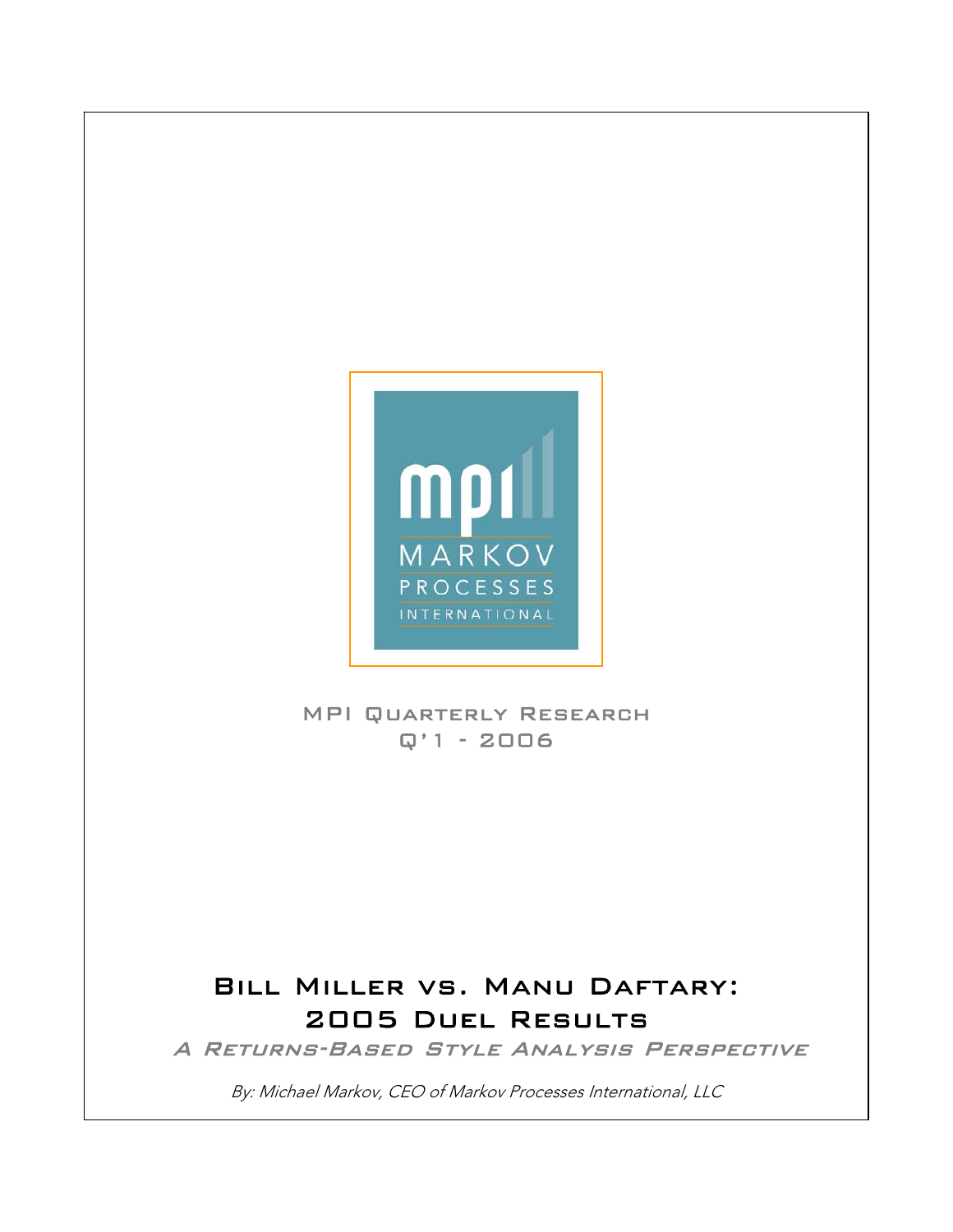## **Bill Miller vs. Manu Daftary: 2005 Duel Results**

A Returns-Based Style Analysis Perspective







With the end of 2005 approaching, two funds in particular had been the focus of both the media and investors: Bill Miller's Legg Mason



Created with MPI Stylus™ (Data: Morningstar®)

Value Trust and Quaker Strategic Growth Fund managed by Manu Daftary. Both funds had enjoyed the longest winning streaks over the S&P 500 index - seven years for Mr. Daftary and 14 for Mr. Miller. Now that we've crossed the finish line, it is clear that both managers added another winning year to their track record. It is worth noting, however, that the 2005 results were quite different for the two funds With S&P 500 return being 4.9% for the year, the Quaker fund outperformed the index by 9.5%, while the Legg Mason fund beat the index by a mere 40 basis points (0.4). Both results are reflected in Figure 1 showing fund annual performance and excess return over the S&P 500 Index.

> Although both funds have consistently outperformed the market, they employ very different strategies. The \$14B+ Legg Mason Value Trust is a highly concentrated portfolio with about 40% in top ten stocks. Quaker Strategic Growth Fund has about \$800M in assets and is more diversified. At the same time, Mr. Daftary's management style appears to have few restrictions - he can take the fund pretty much anywhere – sell 80% of the portfolio or sell stocks short.

> gain insight into the funds' performance results over the past year. The results of the analysis are shown in Figure 2. Each vertical line on this graph represents a "best fit" portfolio of market indices that explains the return behav ior of the manager at any point in time. By following these returns-based "style portfolios" over time, one can assess style drift and the overall behavior of the fund.

> The Quaker fund's asset class exposure swings appear to be maintained in 2000-2001 by Mr. Daftary, which a publicly significant recent exposure (over 50% in our returns-based of foreign companies, ADRs as well as US companies in Oil and Energy sector with significant presence abroad. All this makes the portfolio highly sensitive to foreign market its move into smaller capitalization growth companies. It is very dynamic, as compared to the Legg Mason fund. Note the timing and the magnitude the cash position (red area) known fact. Another notable trend of the fund is its analysis) to international equities. We analyzed the fund's SEC filings as of Sep 30, 2005 and noticed a large number moves, which is reflected in Figure 2. Bill Miller's fund trend appears more systematic with the major trend being important to note that returns-based analysis does not determine the actual investments held by the fund, but rather the factors that best explain its performance.

As is clearly seen on the Style Map in Figure 3, the funds style and capitalization to Indices (represented by squares). have quite different returns-based styles and positions, and also appear to be very different from the S&P 500 Index. The "Snail trails" on this graph are derived from the area chart in Figure 2 and represent relative positions in both The smaller circles represent earlier periods and larger circles the most recent periods. Both funds have drifted over the past several years both in Style and capitalization